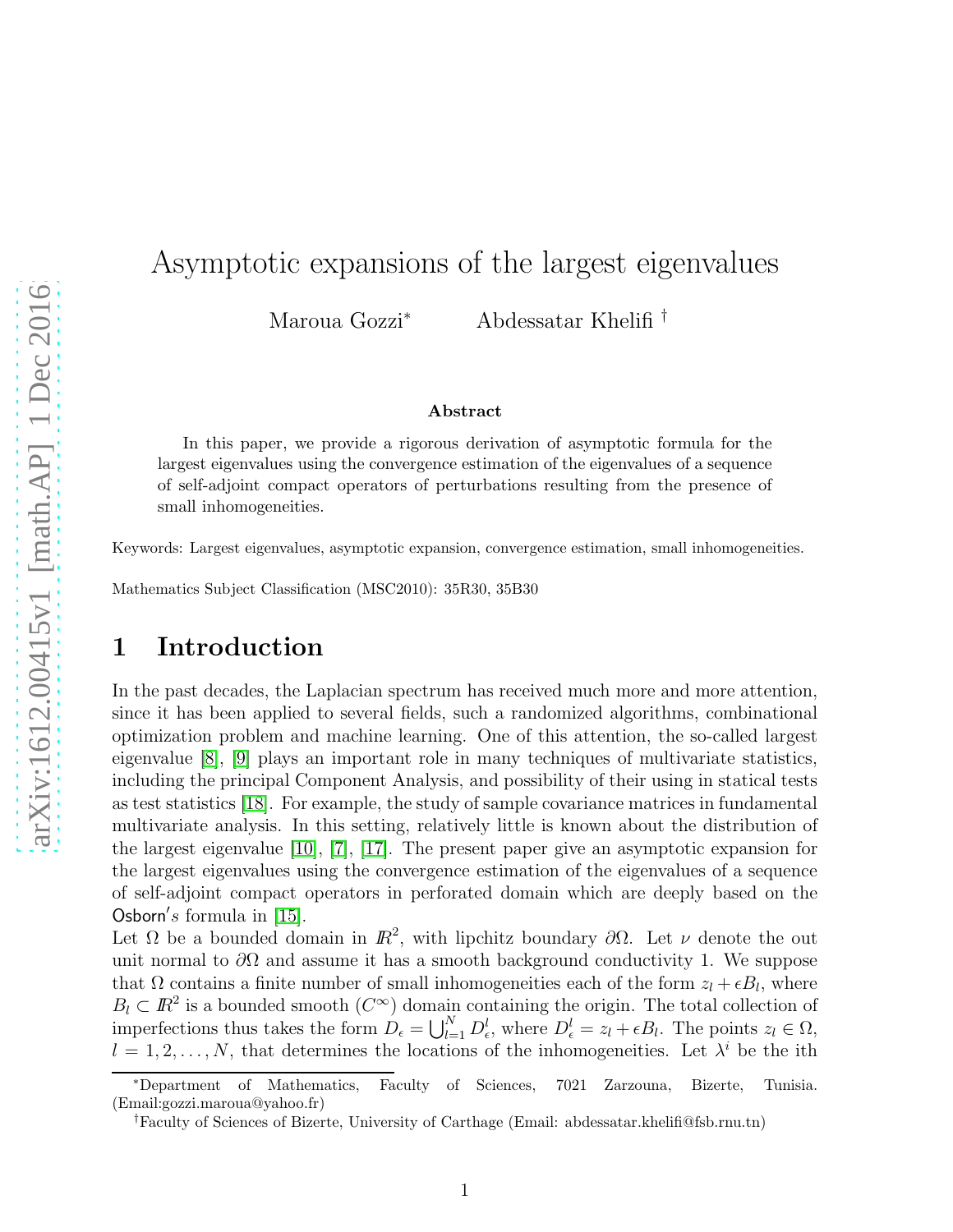eigenvalue of multiplicity *m* for the Laplacian in the absence of any inhomogeneities. Then there exist *m* nonzero solutions  $\{u^{ij}\}_{j=1}^m$  to

$$
\begin{cases}\n-\Delta u^{ij} = \lambda^i u^{ij} & \text{in } \Omega, \\
\frac{\partial u^{ij}}{\partial \nu}|_{\partial \Omega} = 0, \quad \int_{\Omega} |u^{ij}|^2 = 1.\n\end{cases}
$$
\n(1)

The eigenvalues problem in the presence of imperfections consists of finding  $\{\lambda_{\epsilon}^{ij}\}_{j=1}^m$ such that there exists a nontrivial eigenfunctions  $\{u_{\epsilon}^{ij}\}_{j=1}^m$  that is solution to

$$
\begin{cases}\n-\nabla \cdot (1 + \sum_{l=1}^{N} ((k_l - 1)\chi(D^l_{\epsilon}))) \nabla u_{\epsilon}^{ij} = \lambda_{\epsilon}^{ij} u_{\epsilon}^{ij} & \text{in } \Omega, \\
\frac{\partial u_{\epsilon}^{ij}}{\partial \nu} |_{\partial \Omega} = 0, \quad \int_{\Omega} |u_{\epsilon}^{ij}|^2 = 1.\n\end{cases}
$$
\n(2)

It is well known that all eigenvalues of (1) are real, of finite multiplicity, have no finite accumulation points and there corresponding eigenfunctions which make up an orthonormal basis of  $L^2(\Omega)$ .

This paper is organized as follows. In section 2, we give some preliminaries results. In section 3, we derive the asymptotic expansion for the Largest eigenvalue using the convergence estimate of the eigenvalues of a sequence of self-adjoint compact operators and applying the Osborn's formula.

### 2 Some preliminaries results

To derive the asymptotic formula for the eigenvalues we will use a convergence estimate of the eigenvalues of a sequence of self-adjoint compact operators. Let X be a (real) Hilbert space and suppose we have a compact, self-adjoint linear operator  $T : X \to X$  along with a sequence of compact, self-adjoint linear operators  $T_{\epsilon}: X \to X$  such that  $T_{\epsilon} \to T$ pointwise as  $\epsilon \to 0$  and the sequence  $\{T_{\epsilon}\}\$ is collectively compact. Let  $\mu$  be a nonzero eigenvalue of T of multiplicity m. Then we know that for small  $\epsilon$ , each  $T_{\epsilon}$  has a set of eigenvalues counted according to multiplicity,  $\{\mu_{\epsilon}^1, \ldots, \mu_{\epsilon}^m\}$  such that for each  $j, \mu_{\epsilon}^j \to \mu$ as  $\epsilon \to 0$ . Define the average

$$
\overline{\mu}_{\epsilon} = \frac{1}{m} \sum_{j=1}^{m} \frac{1}{\mu_{\epsilon}^{j}}.
$$
\n(3)

If  $\phi^1, \ldots, \phi^m$  is an orthonormal basis of eigenfunctions associated with the eigenvalue  $\mu$ , then there exists a constant C such that for  $j = 1, \ldots, m$  the following Osborn's formula holds

$$
|\mu - \bar{\mu}_{\epsilon} - \frac{1}{m} \sum_{j=1}^{m} < (T - T_{\epsilon})\phi^{j}, \phi^{j} > | \leq C \| (T - T_{\epsilon})|_{\text{span}\{\phi^{j}\}_{1 \leq j \leq m}} \|^{2},\tag{4}
$$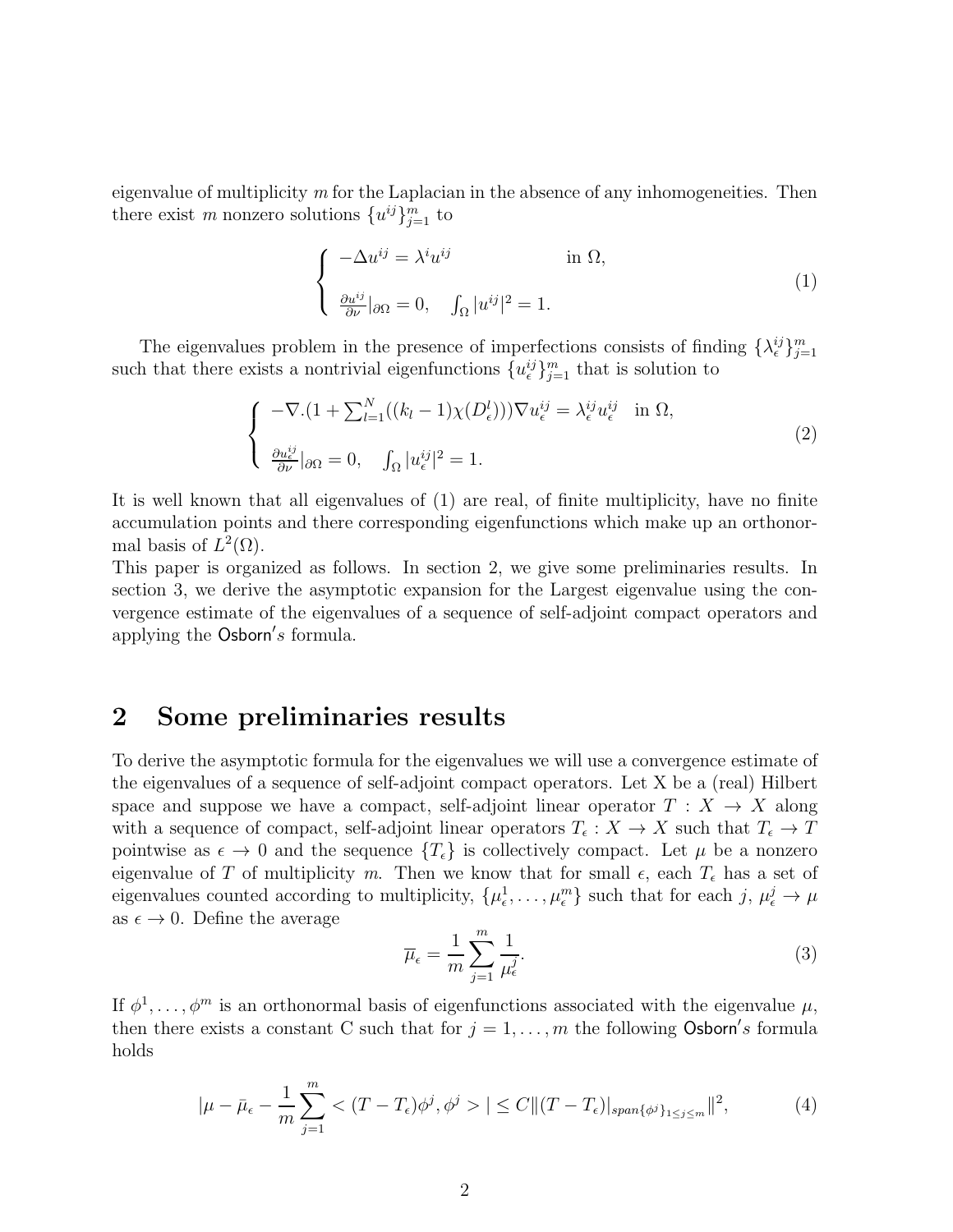where  $(T - T_{\epsilon})|_{span{\{\phi^j\}}_{1 \leq j \leq m}}$  denotes the restriction of  $(T - T_{\epsilon})$  to the *m*-dimensional vector space spanned by  $\phi^j_{1 \leq j \leq m}$ .

In our case, let X be  $L^2(\Omega)$  with the standard inner product. For any  $g \in L^2(\Omega)$ , we define  $T_{\epsilon}g = u_{\epsilon}$  and  $T g = u$ , where  $u_{\epsilon}$  is the solution to

$$
\begin{cases}\n-\nabla.(1 + \sum_{l=1}^{N} ((k_l - 1)\chi(D^l_{\epsilon}))\nabla u_{\epsilon} = g \quad \text{in } \Omega, \\
\frac{\partial u_{\epsilon}}{\partial \nu}|_{\partial \Omega} = 0, \quad \int_{\Omega} u_{\epsilon} = 0,\n\end{cases} \tag{5}
$$

and u is the solution of

$$
\begin{cases} \Delta u = g & \text{in } \Omega, \\ \frac{\partial u}{\partial \nu}|_{\partial \Omega} = 0, \quad \int_{\Omega} u = 0. \end{cases}
$$
 (6)

The function  $g \mapsto (-\Delta)^{-1}g$  is continuous from  $L^2(\Omega)$  to  $H_0^1(\Omega)$ . Clearly  $T_{\epsilon}$  and T are compact operators from  $L^2(\Omega)$  to  $L^2(\Omega)$ . From the standard  $H^1$  estimates we get the following lemma:

**Lemma 2.1.**  $T_{\epsilon}$  and  $T$  are compact, self-adjoint operators from  $L^2(\Omega)$  to  $L^2(\Omega)$ . More*over, the family of operators*  $\{T_{\epsilon}\}\$ is collectively compact.

Let  $(\mu^i, u^i)$ , and  $(\mu^i_{\epsilon}, u^i_{\epsilon})$  be the ith normalised eigenpairs of T and  $T_{\epsilon}$  respectively. Then if  $\lambda^i = \frac{1}{\mu^i}$  and  $\lambda^i_{\epsilon} = \frac{1}{\mu^i_{\epsilon}}$ , then  $u^i_{\epsilon}$  and  $u^i$  are the solution of (2) and (1) respectively. From the spectral theory, if  $\lambda^i$  has a multiplicity m with a correspond set of orthonormal eigenfunctions  $\{u^{ij}\}_{j=1}^m$  then there exist *m* eigenvalues  $\lambda_{\epsilon}^{ij}$  that satisfies the following lemma.

**Lemma 2.2.** Let  $\Omega$  be a bounded domain in  $\mathbb{R}^2$ , and  $\epsilon > 0$  a small number. Then the *eigenvalues of Laplacian-Neumann operator satisfy the following expansion*

$$
\lambda^{i} - \lambda_{\epsilon}^{ij} = \theta(1), \quad \text{as tends to 0}, \tag{7}
$$

*in the other word,*

$$
\lambda^{i} \lambda_{\epsilon}^{ij} = \lambda^{i^{2}} + \lambda^{i} \theta(1), \quad \text{as tends to 0}, \tag{8}
$$

*for any*  $j = 1, 2, \ldots, m$ , *such that*  $\theta(1)$  *independent of i.* 

*Proof.* From [\[4\]](#page-13-3), the proof is based in the following asymptotic expansion

$$
\omega_{\epsilon} - \omega_0 = \frac{1}{2\sqrt{\pi}} \sum_{p=1}^{\infty} \frac{1}{p} \sum_{n=p}^{+\infty} \epsilon^n tr \int_{\partial V_{\delta_0}} B_{n,p}(\omega) d\omega \n+ \frac{1}{2\sqrt{\pi}} \sum_{n=1}^{\infty} \frac{(2\pi)^n}{n} \int_{\partial V_{\delta_0}} \left[ \frac{1}{\ln(\eta \omega \epsilon)} \times (D_{\Omega}^{\epsilon}) \left[ N_{\Omega}^{\epsilon}(\cdot, z) \right] (x) - \frac{\ln \exp(\partial B)}{2\pi} \right]^n d\omega,
$$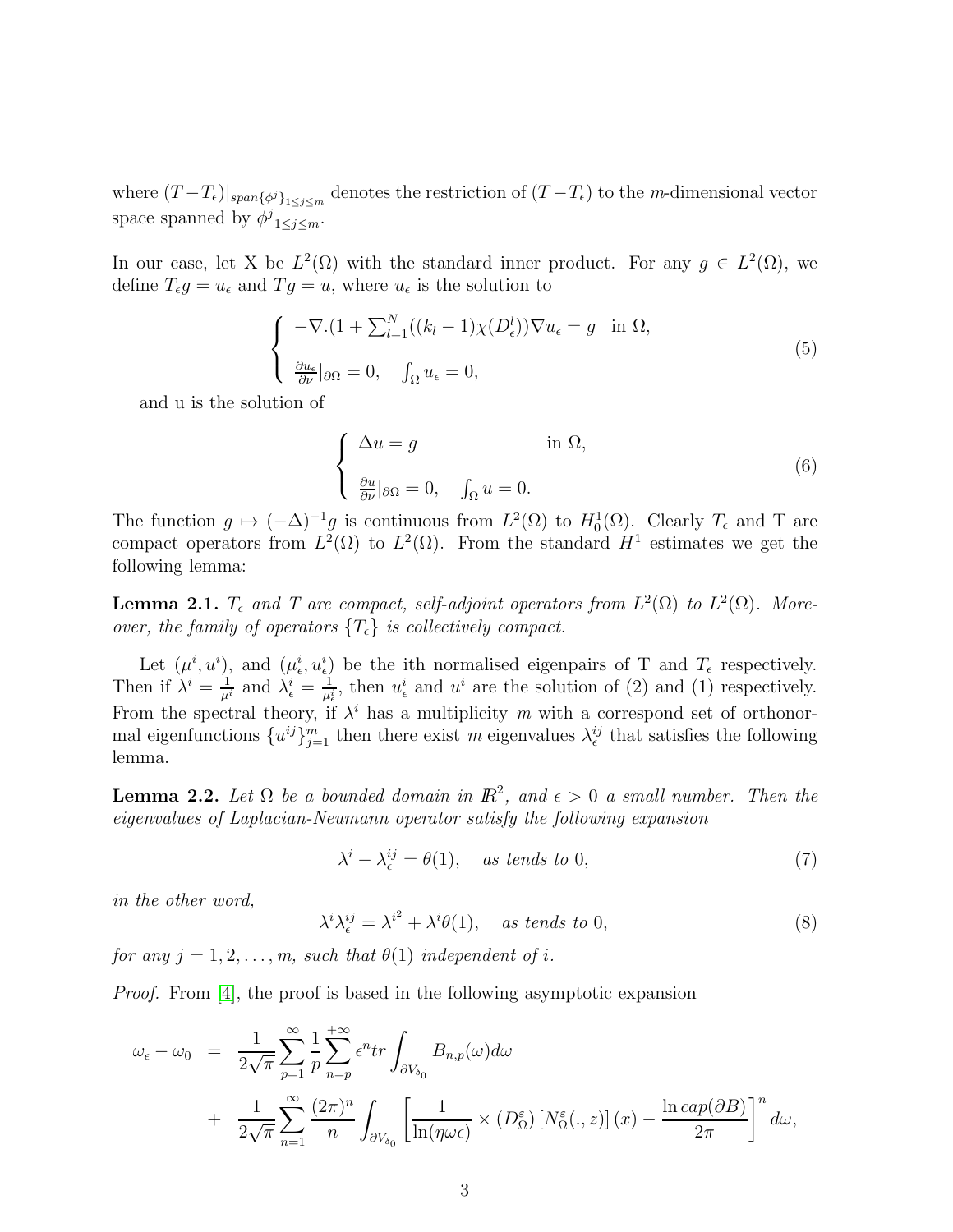where

$$
B_{n,p}(\omega) = (-1)^p \sum_{n_i} (A_0(\omega) + \ln(\omega \epsilon) B_0(\omega))^{-1} (A_{n_1} + \ln(\omega \epsilon) B_0(\omega))
$$
  
 
$$
\times \dots (A_0(\omega) \ln(\omega \epsilon) B_0(\omega))^{-1} (A_{n_1} + \ln(\omega \epsilon) B_{n,p}(\omega)) \omega^n,
$$

then  $\omega_{\epsilon}$  is the characteristic eigenvalue and  $D_{\Omega}$  is the double layer potential. We obtain from this asymptotic expansion the following leading-order term of  $\lambda^i - \lambda^{ij}_\epsilon$  in two dimensions as follows

$$
\lambda^{i} - \lambda_{\epsilon}^{ij} = \frac{-2\pi}{\ln(\epsilon\sqrt{\lambda^{i}})}|u^{ij}(z)|^{2} + \theta(\frac{1}{|\ln(\epsilon)|}),
$$

this formula is exactly the one derived by Ozawa in [\[16\]](#page-14-4), see also Besson [\[6\]](#page-13-4), so as  $\epsilon$  tends to 0 we get our desired result. □

### 3 Asymptotic expansion of the largest eigenvalues

In this part, we assume that the domains  $D_{\epsilon}^{l}$ ,  $l = 1, 2, ..., m$ , satisfy

$$
0 < d_0 \le |z_l - z_k| \quad \forall l \ne k, \quad dist(z_l, \partial \Omega) \ge d_0 \quad \forall l,
$$
\n
$$
(9)
$$

which the following theorem holds

**Theorem 3.1.** *Suppose that*  $\Omega$  *contains an inclusion as the form*  $D = z + \epsilon B$  *which is*  $\int f(x) \, dx$  *from the boundary. Then the solutions*  $\{u^{ij}\}_{j=1}^m$  *to (1) satisfy* 

- *1*)  $||u^{ij}||_{L^{\infty}(D)} \leq C$ , where *C* is independent of  $\epsilon$  and  $\lambda^{i}$ .
- $\mathcal{L}(\mathcal{D}) \leq \sum_{\lambda} \mathcal{L}(\mathcal{D}) \leq C$ , where *C* is independent of  $\epsilon$  and  $\lambda^i$ .
- $\mathcal{L}(\mathcal{S}) \|\overline{\lambda^{i}}\|_{L^{\infty}(D)} \leq C$ , where *C* is independent of  $\epsilon$  and  $\lambda^{i}$ .

To prove the Theorem 3.1, we need this following lemma

**Lemma 3.2.** For any  $i, s = 0, 1, 2, \ldots$ , we have

$$
u_s^{ij}(r,\phi) = \frac{J_s(\beta_{si}\frac{r}{R})}{R\sqrt{\pi\{1 - \frac{s^2}{\beta_{si}^2}\}J_s^2(\beta_{si})}}e^{\pm Is\phi},\tag{10}
$$

*where*  $I^2 = -1$ ,  $J_s(r)$  *is the Bessel function of integer order s,*  $\beta_{si}$  *denotes the ith zero of*  $J'_{s}(r)$  and  $\lambda_{s}^{i} = (\frac{\beta_{si}}{R})^{2}$  is the associated eigenvalue.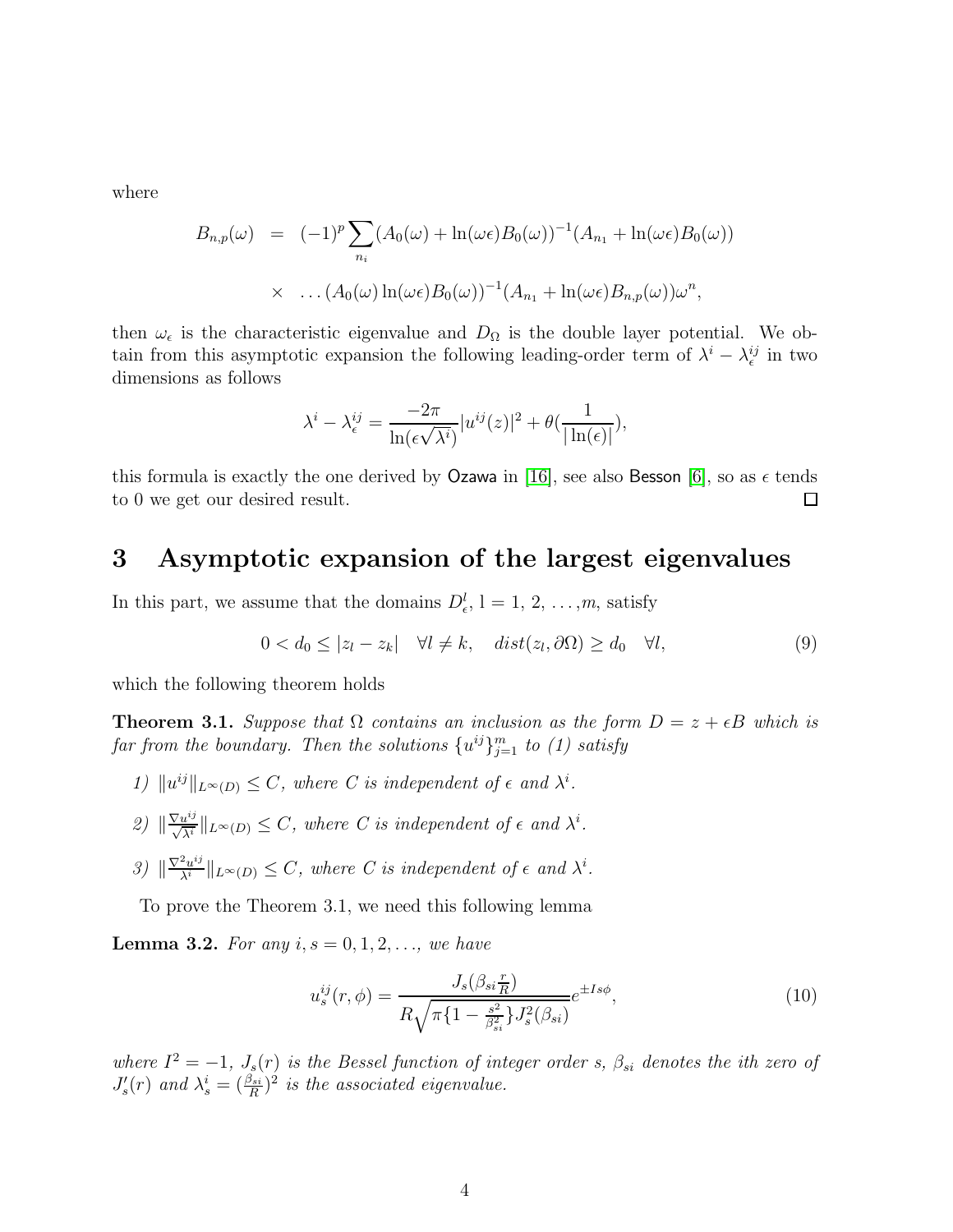*Proof.* For a round disk of radius R, the Helmholtz equation  $(\Delta + \lambda_s^i)u^{ij} = 0$  can be expressed in the polar coordinate system in the following form (we can see [\[14\]](#page-14-5))

$$
\frac{\partial^2 u^{ij}}{\partial r^2} + \frac{1}{r} \frac{\partial u^{ij}}{\partial r^2} + \frac{1}{r^2} \frac{\partial^2 u^{ij}}{\partial \theta^2} + \lambda_s^i u^{ij} = 0,
$$

with  $0 \leq r \leq R$ ,  $0 \leq \theta \leq 2\pi$ .

One can seek a solution of the last equation as Fourrier expansion over  $0 \le \theta \le 2\pi$ , that

$$
u^{ij} = \sum_{-\infty}^{\infty} U_{si}(r)e^{is\theta}.
$$

Then, for each  $U_{si}(r)$ , due to linear independence of trigonometric functions, we arrives at to ordinary differential equation

$$
U''_{si}(r) + \frac{1}{r}U'_{si}(r) + (\lambda_s^i - \frac{s^2}{r^2})U_{si}(r) = 0,
$$

whose only solution regular inside the disk is the Bessel function of the first kind and order  $m$  (see Abramowitz and Stegum, 1965). Therefore a complete system of linearly independent solutions for our equation, can be chosen as  $\{J_s \times e^{(\pm Is\phi)}\}$ , with the boundary Neumann condition  $J'_{s} = 0$ .

By a separation of the variables we can write  $u_s^{ij}(r,\phi) = c_{si}U_{si}(r)e^{\pm Is\phi}$ , where  $c_{si}$  is a constant and  $U_{si}(r)$  satisfies

$$
\begin{cases}\nU''_{si}(r) + \frac{1}{r}U'_{si}(r) + (\lambda_s^i - \frac{s^2}{r^2})U_{si}(r) = 0, & 0 \le r < R, \\
U'_{si}(R) = 0.\n\end{cases}
$$

Using the definition of the Bessel function [\[1\]](#page-13-5) we can deduce that,

$$
U_{si}(r,\phi) = J_s(\beta_{si}\frac{r}{R}),
$$

we get,

$$
u_s^{ij}(r,\phi) = \frac{J_s(\beta_{si}\frac{r}{R})}{R\sqrt{\pi\{1-\frac{s^2}{\beta_{si}^2}\}J_s^2(\beta_{si})}}e^{\pm Is\phi}.
$$

Now, we give an important result about the eigenvalue  $\lambda^i$ , which will be described by this lemma

**Lemma 3.3.** As i tends to  $\infty$ , we have:

$$
\lambda^i \approx i. \tag{11}
$$

 $\Box$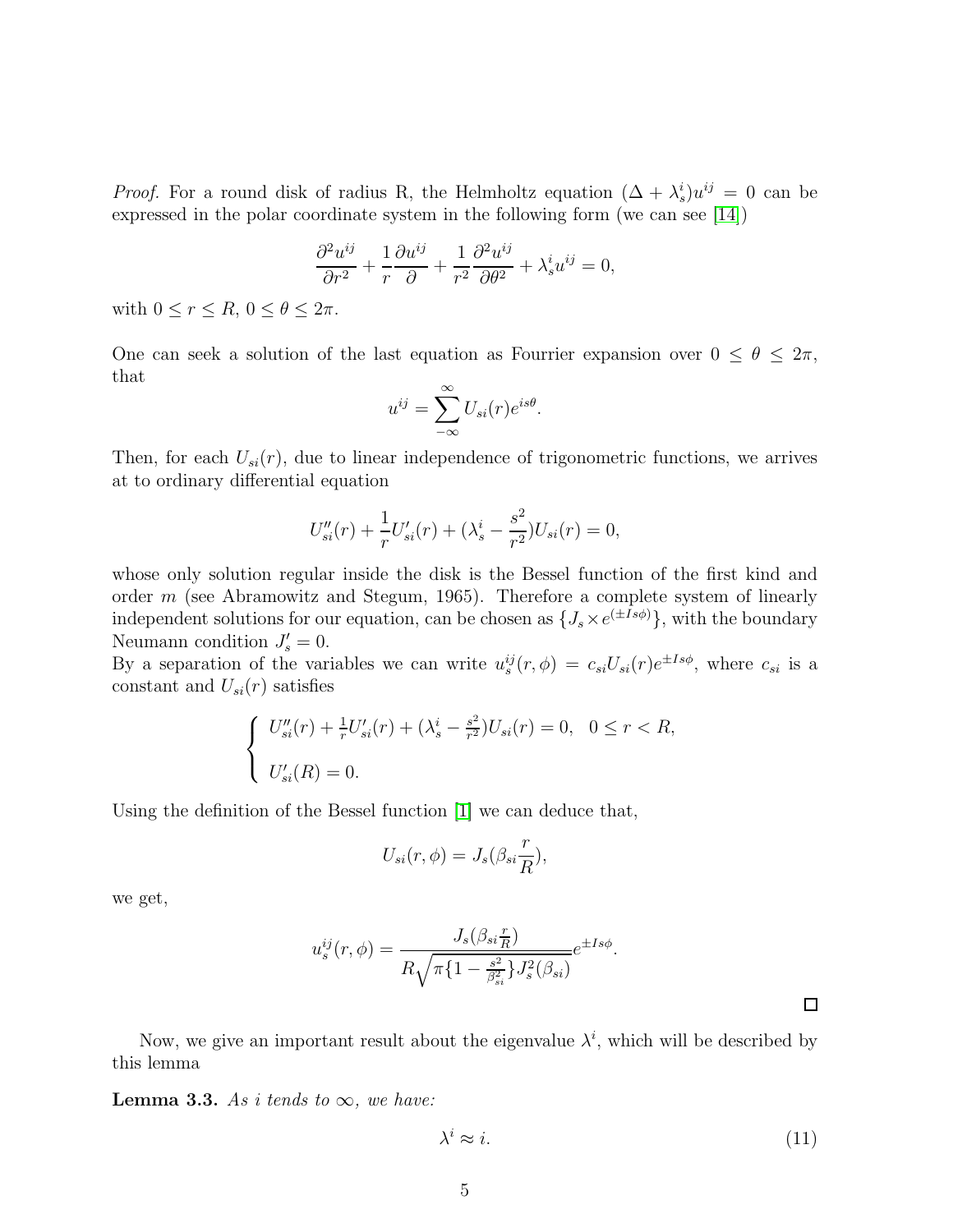*Proof.* We proof our lemma firstly in the case of a disk and after we study the general case.

• The case of a disk:

Our proof are based of this relation  $\lambda_s^i = (\frac{\beta_{si}}{R})^2$ . From, [\[19\]](#page-14-6), if we fix s thus  $\beta_{si}$  have the following asymptotic expansion

$$
\beta_{si} = \beta'_{si} + \theta(\frac{1}{\beta'_{si}}),
$$

where  $\beta'_{si} = (i + \frac{s}{2} - \frac{3}{4})$  $\frac{3}{4}$ ) $\pi$ .

Then, we have

• The general case:

Here we use the Weyl's Asymptotic Formula in [\[20\]](#page-14-7) to get the asymptotic expansion for the eigenvalues. Let X be a Riemannian manifold and  $\Delta$  be the Laplace operator on X. It is well-known that if X is compact then the spectrum of  $-\Delta$  is discrete and consists of an increasing sequence  $\{\lambda^i\}_{i=1}^{\infty}$  of the eigenvalues (counted according their multiplicities) where  $\lambda^1 = 0$  and  $\lambda^i \to \infty$  as  $i \to \infty$ . Moreover, if  $n = dim X$  then Weyl's asymptotic formula says that

$$
\lambda^i \sim c_n \left(\frac{i}{\mu(X)}\right)^{\frac{2}{n}}, \quad i \to \infty,
$$
\n(12)

where  $\mu$  is the Reimannian measure on X and  $c_n > 0$  is a constant depending only on n. According the last theory in our case when, i is large,  $\lambda^1 = 0$  corresponding to  $u^1 = \frac{1}{\sqrt{2}}$ , |Ω|  $X = \Omega$  and  $\mu(\Omega) = |\Omega|$  we can prove the above lemma. 囗

Now, we prove Theorem 3.1

**Proof of Theorem 3.1.** We derive this theorem firstly in the simple case when  $\Omega$  is a disk and after we study the general case;

• The case of a disk:

The eigenvalue  $\{\lambda_s^i\}_{i,s=0,1,2,...}$  of  $-\Delta$  in a disk  $\Omega$  of radius R in  $\mathbb{R}^2$  have two multiplicity and they are the solutions of the following system:

$$
\begin{cases}\n(\Delta + \lambda_s^i) u_s^{ij}(r, \phi) & \text{in } \Omega, \\
\frac{\partial u_s^{ij}(r, \phi)}{\partial r}|_{r=R} = 0, \quad \int_{\Omega} |u_s^{ij}|^2 = 1, \quad j = 1, 2.\n\end{cases}
$$
\n(13)

From the Lemma 3.1, we have the following result

$$
u_s^{ij}(r,\phi) = \frac{J_s(\beta_{si}\frac{r}{R})}{R\sqrt{\pi\{1 - \frac{s^2}{\beta_{si}^2}\}J_s^2(\beta_{si})}}e^{\pm Is\phi}.
$$
 (14)

Then, we study the eigenfunction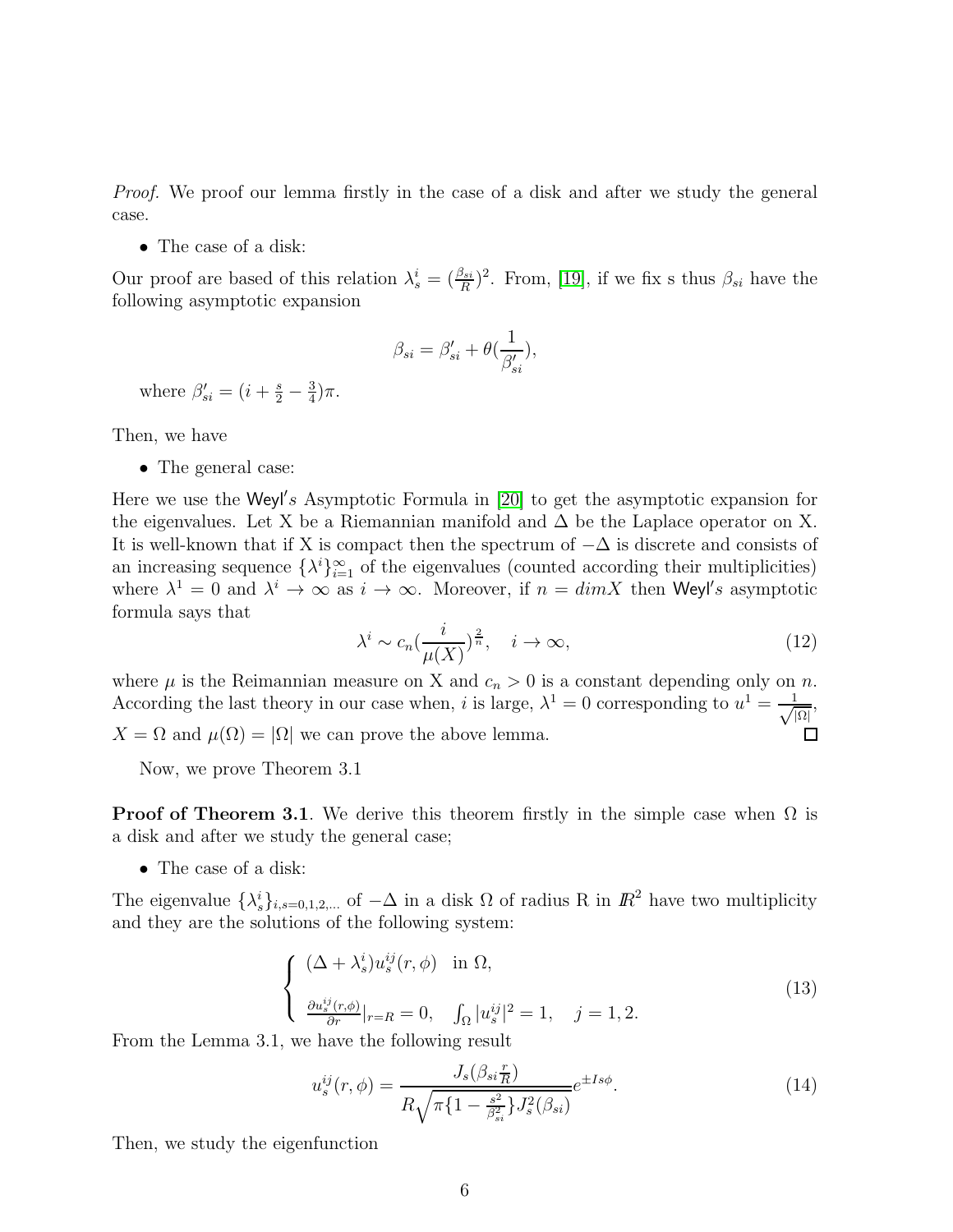1. As  $r \to \infty$  we have  $J_s(r) \simeq \frac{s!}{2^s}$  $rac{s!}{2^s}r^s.$ 

2. As  $\beta \to \infty$  we have  $J_s(\beta) \simeq \sqrt{\frac{2}{\pi \beta}} \cos(\beta - \frac{(2S+1)}{2})$ 2 π  $(\frac{\pi}{4})+\theta(\frac{1}{\beta^2})$  $\frac{1}{\beta^{\frac{3}{2}}}).$ 

3. If we fixe s and we choose  $i = E(\frac{1}{\epsilon^{\alpha}})$ , we find

$$
\beta_{si} \approx \frac{1}{\epsilon^{\alpha}} + \theta(\epsilon^{-\alpha}).
$$

Using, this three assertions we can deduce that  $\left|\frac{J_s(\beta_{si} \frac{r}{R})}{J_s(\beta_{si})}\right|$  $\frac{s(\beta s i \overline{R})}{J_s(\beta_{si})}$  is uniform bound for s and  $r \in [0, R]$ , so  $||u^{ij}||_{L^{\infty}(D)} \leq C$ , where C is independent of  $\epsilon$  and  $\lambda^{i}$ , where satisfied for the case of a disk. Now, let's turn to the general case;

• The general case:

From [4],  $u^{ij}$  can be represented as

$$
u^{ij} = S_D^{\sqrt{\lambda^i}} \varphi(x), \quad x \in D,
$$

where  $S_D^{\sqrt{\lambda^i}}\varphi(x)$  the single layer potential of the density function  $\varphi$  on  $\partial D$ , which can be defined as

$$
S_D^{\sqrt{\lambda^i}} \varphi(x) = \int_{\partial D} \Gamma(x - y) \varphi(y) d\sigma(y), \quad x \in I\!\!R^2.
$$

On the other hand, we have the following result, let  $\varphi \in L^2(\partial D)$ ,  $\tilde{\varphi}(x) = \epsilon \varphi(\epsilon x + z)$ ,  $x \in$  $\partial B$ . Then, for  $x \in \partial B$ , we have

$$
S_D^{\sqrt{\lambda^i}} \varphi(\epsilon x + z) = \frac{1}{2\pi} \sum_{n=0}^{+\infty} (-1)^n \frac{(\sqrt{\lambda^i} \epsilon)^{2n}}{2^{2n} (n!)^2}
$$
  
 
$$
\times \int_{\partial B} |x - y|^{2n} (\ln(\sqrt{\lambda^i} \epsilon |x - y|) + \ln \gamma - \sum_{j=1}^n \frac{1}{j}) \tilde{\varphi}(y) d\sigma(y).
$$

Then, using the Lemma 3.2 we can get the assertion (1) deduced easily such that,

$$
||u^{ij}||_{L^{\infty}(D)} = {\sup |u^{ij}|, x \in D}.
$$

Finally, the last two assertions may be deduced easily after we calculate  $\frac{\nabla u^{ij}}{\sqrt{\lambda^i}}$  and  $\frac{\nabla^2 u^{ij}}{\lambda^i}$  $\frac{2u^{ij}}{\lambda^i}$ . $\Box$ 

#### 3.1 Estimation energy

In this section, when the inclusions are not degenerate (i.e. their conductivity  $k_l > 0$ ,  $k_l \neq 1$ ) the first term the expansion of  $u_\epsilon$  solution to (5) is the background potential u solution to (6). In fact,  $u_{\epsilon}$  converges strongly in  $H^1(\Omega)$ . This is the consequence of the following estimate of the  $H^1(\Omega)$  norm of  $u_{\epsilon} - u$ .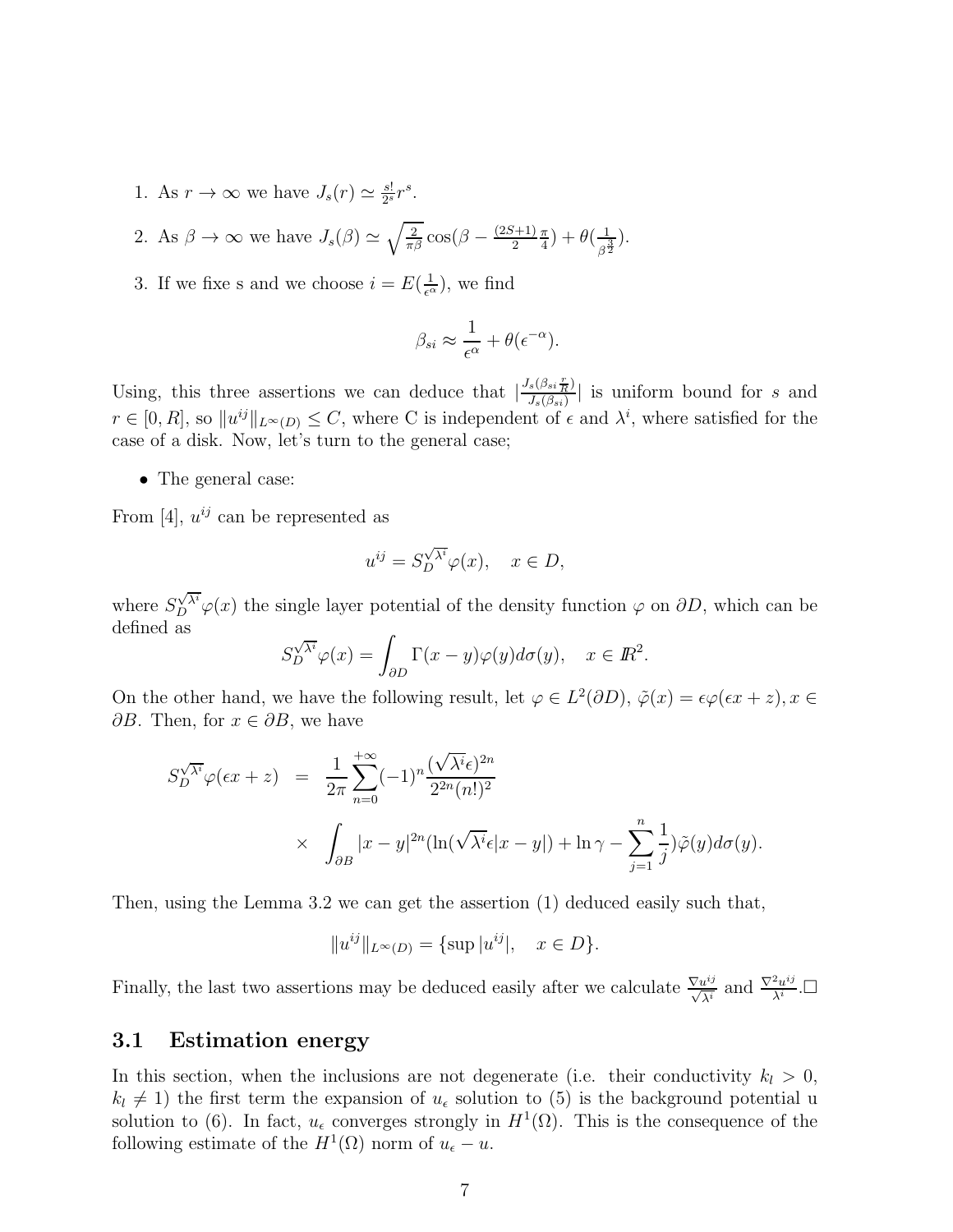**Lemma 3.4.** Let  $u_{\epsilon}$  be the solution to (5) and u solution to (6) for a given  $g \in L^2(\Omega)$ . *Then there exists a constant C, independent of*  $\epsilon$ *, u and the set of points*  $(z_l)_{l=1}^N$  *such that the following estimate holds:*

$$
||u_{\epsilon} - u||_{H^1(\Omega)} \le C(||\nabla_x u||_{L^{\infty}(D_{\epsilon})}\epsilon^{\frac{3}{2}} + ||\nabla_x^2 u||_{L^{\infty}(D_{\epsilon})}\epsilon^2 + ||g||_{L^{\infty}(D_{\epsilon})}\epsilon^2). \tag{15}
$$

*Proof.* The proof of the above lemma is based in the following estimate

$$
\|\nabla_y(u_\epsilon(\epsilon y) - u(\epsilon y) - \epsilon v(y))\|_{L^2(\tilde{\Omega})} \le C(\|\nabla_x u\|_{L^\infty(D_\epsilon)}\epsilon^{\frac{3}{2}} + \|\nabla_x^2 u\|_{L^\infty(D_\epsilon)}\epsilon^2 + \|g\|_{L^\infty(D_\epsilon)}\epsilon^2). \tag{16}
$$

where  $v$  is the unique solution of the following transmission problem:

$$
\begin{cases}\n\Delta v = 0 & \text{in } \mathbb{R}^2 \setminus (\overline{\bigcup_{l=1}^m B_l}) \\
\Delta v = 0 & \text{in } B_l, \quad \forall l = 1, 2, 3, \dots, m.\n\end{cases}
$$
\n
$$
v|_{-} = v|_{+}
$$
\n
$$
v|_{-} = v|_{+}
$$
\n
$$
\frac{\partial v}{\partial \nu}|_{+} - k \frac{\partial v}{\partial \nu}|_{-} = (k - 1) \nabla_x u(z_l) . v_l, \quad \text{on } \partial B_l,
$$
\n
$$
\lim_{|y| \to \infty} v(y) = 0,
$$
\n(17)

and  $\tilde{\Omega} = \frac{1}{\epsilon} \Omega$ . Then, from [\[12\]](#page-14-8) we put

$$
\omega(\epsilon) = u_{\epsilon}(\epsilon y)\epsilon - u(\epsilon y) - \epsilon v(y).
$$

Using the unperturbed problem and setting  $\lambda = \lambda_j(\epsilon)$ , we see that  $\omega(\epsilon)$  solves:

 $-\Delta\omega(\epsilon) = \lambda\omega + (\lambda - \lambda_0)(u(\epsilon y) + \epsilon v(y)).$ 

For  $z \in \mathbb{R}$ , we define the function  $\theta$  by

$$
\theta(z) = \lambda z + (\lambda - \lambda_0) ||u(\epsilon y) - \epsilon v(y)||_{L^{\infty}(D_{\epsilon})},
$$

then trivially remark,

$$
|\theta(z)| \le |\theta(0)| + \lambda |z|, \quad \forall z \in I\!\!R,
$$

and consequently,

$$
|\theta(\omega(z))| \le |\theta(0)| + \lambda |z|. \tag{18}
$$

Now, it turns out from the definition of  $\omega$  that  $\omega(\epsilon) \to 0$  as  $\epsilon \to 0$  and so by  $\|u(\epsilon y) \epsilon v(y)\|_{L^{\infty}_{(D_{\epsilon})}}>0,$  we get,

$$
|\omega(\epsilon)(x)| \le 2||u(\epsilon y) + \epsilon v(y)||_{L^{\infty}_{(D\epsilon)}}, \quad \text{for } x \in D_{\epsilon}.
$$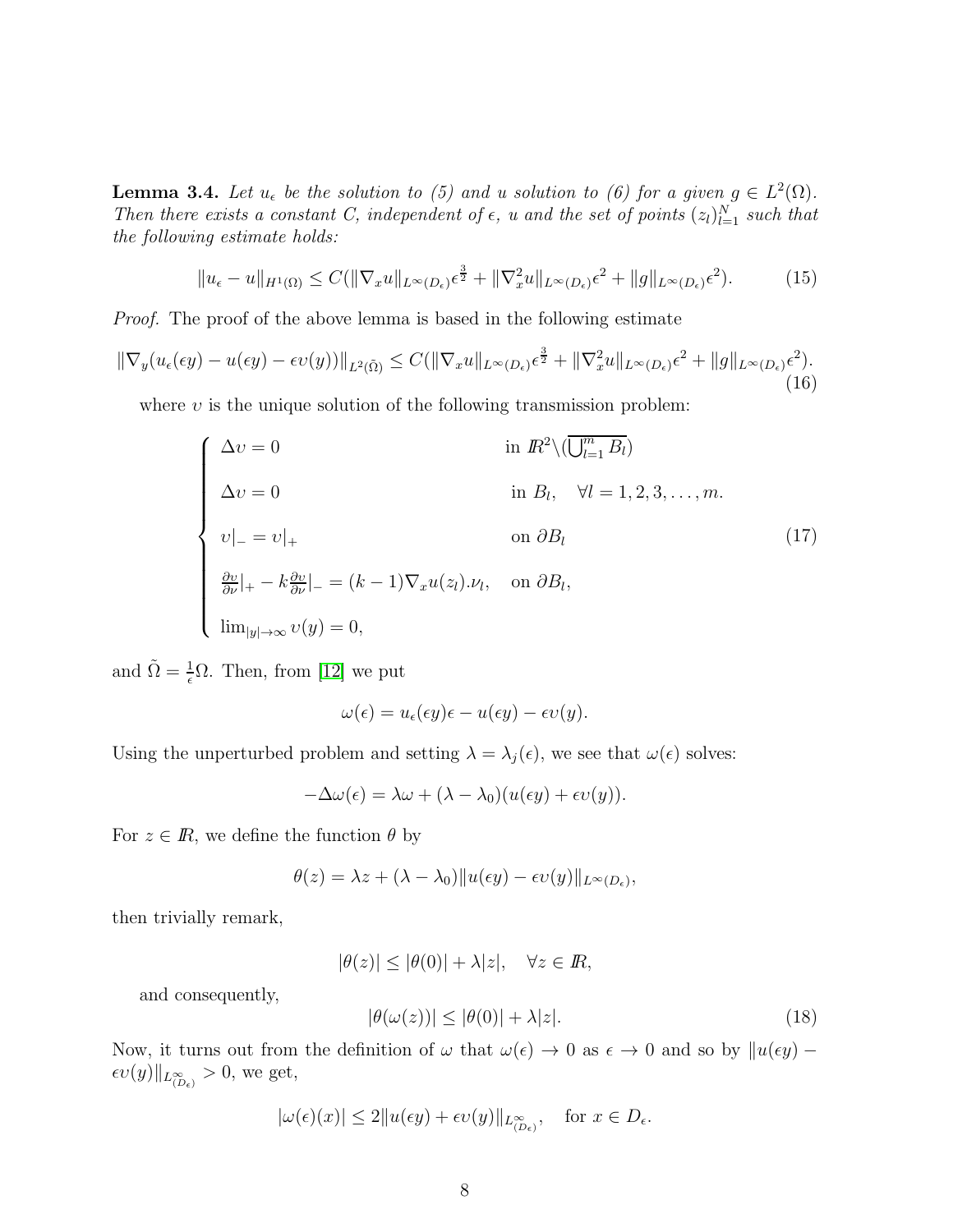Moreover, we recall that  $\lambda(\epsilon) \to \lambda_0$ . Now it is useful to introduce the following function

$$
\tilde{\theta}(\omega(\epsilon)) = \lambda \omega + (\lambda - \lambda_0)(u(\epsilon y) + \epsilon v(y)),
$$

and the second term is bounded by

$$
\lambda |\omega(\epsilon)| \leq 2\lambda_0 \|u(\epsilon y) + \epsilon v(y)\|_{L^{\infty}_{(D\epsilon)}}.
$$

These estimate give

$$
\|\tilde{\theta}(\omega(\epsilon))\|_{L^{\infty}(\Omega)} \le (1+2\lambda) \|u(\epsilon y) + \epsilon v(y)\|_{L^{\infty}_{(D_{\epsilon})}}.
$$
\n(19)

Next, we can write in  $\Omega$ ,

$$
-\Delta\omega(\epsilon) = \tilde{\theta}(\omega(\epsilon)).
$$

By integrating by parts, we find that the function  $\omega(\epsilon)$  is a solution to the following problem

$$
\forall v \in H_0^1(\Omega), \quad \int_{\Omega} \nabla \omega(\epsilon) \nabla v dx = \int_{\Omega} v(\omega(\epsilon)) v dx.
$$

If we take  $v = \omega(\epsilon)$  we can deduce that:

$$
\|\nabla\omega\|_{L^2(\Omega)}^2 = \int_{\Omega} \Omega(\omega)\bar{\omega}dx,
$$

Then, by Poincare's inequality, there exist some positive constant  $C(\tilde{\Omega})$  such that

$$
\|\omega\|_{L^2(\Omega)} \le C(\Omega) \|\nabla \omega\|_{L^2(\Omega)}.
$$
\n(20)

Since  $\omega$  and  $\nabla \omega$  are uniformly bounded in  $\Omega$ . There exist some constant independent of  $\epsilon$  such that  $C(\Omega) \leq C_0$ , which give

$$
\|\nabla\omega\|_{L^2(\Omega)} \le C\|u(\epsilon y) + \epsilon v(y)\|_{L^{\infty}_{(D_{\epsilon})}},\tag{21}
$$

which concludes the proof.

Now, we have this remark

**Remark 3.5.** The function v is connected to polarisation tensors  $M^{(L)}$  for any  $l =$ 1, . . . , N*, which are given by*

$$
M_{pq}^{(L)} = (1 - k_l)|B_l|\delta_{pq} + (1 - k_l)^2 \int_{\partial B_l} y_p \frac{\partial \phi_p^{(l)}}{\partial \nu}|_{-} d\sigma_y, \qquad (22)
$$

where for  $p = 1, 2, \phi_p^{(l)}$  is the unique function which satisfies

$$
\begin{cases}\n\Delta \phi_p^{(l)} = 0 & \text{in } \mathbb{R}^2 \backslash \overline{B_l} \\
\Delta \phi_p^{(l)} = 0 & \text{in } B_l, \\
\frac{\partial v}{\partial v}|_{+} - k \frac{\partial \phi_p^{(l)}}{\partial v}|_{-} = v_l, & \text{on } \partial B_l,\n\end{cases}
$$
\n(23)

*with*  $\phi_p^{(l)}$  *continuous across*  $\partial B_l$  *and*  $\lim_{|y| \to \infty} \phi_p^{(l)} = 0$ .

 $\Box$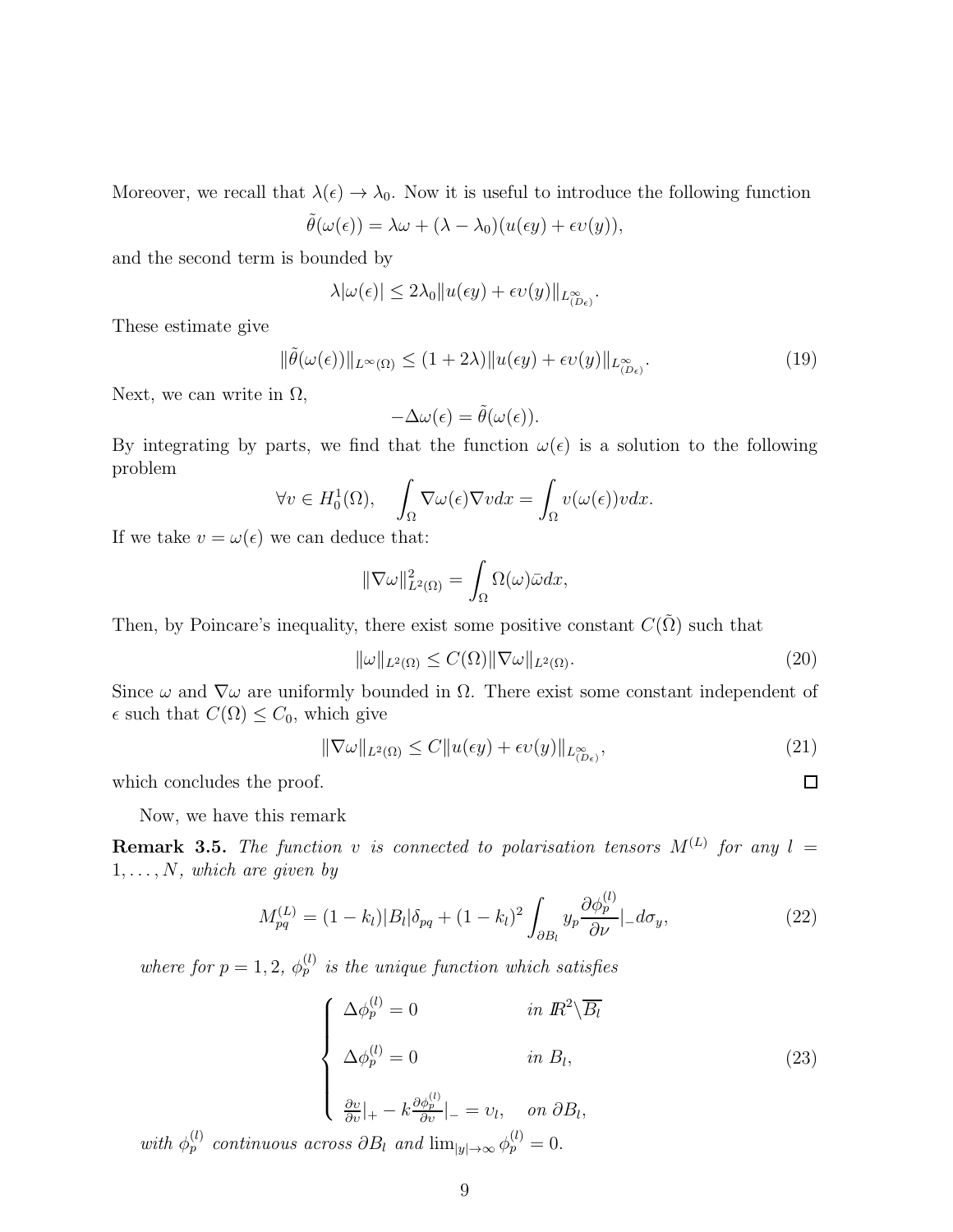#### 3.2 Derivation of the asymptotic expansion for the largest eigenvalues

*In this section, we restrict to the case of a single inhomogeneity (N=1), by iteration, we can get the more general case. So, we suppose that this inhomogeneity is centred at the origin, so it is of the form*  $D = \epsilon B$ *, with conductivity k. The general case may be verified by fairly direct iteration of the argument we present here, adding one inhomogeneity at a time. By according* Osborn′ s *formula in (4), we obtain*

$$
\left|\frac{1}{\lambda_i} - \frac{1}{m} \sum_{j=1}^m \frac{1}{\lambda_{\epsilon}^{ij}} - \frac{1}{m} \sum_{j=1}^m \langle \frac{1}{\lambda_i} u^{ij} - v_{\epsilon}^{ij}, u^{ij} \rangle \right| \le C \|\frac{1}{\lambda_i} u^{ij} - v_{\epsilon}^{ij}\|_{L^2(\Omega)}^2, \tag{24}
$$

 $where v_{\epsilon}^{ij}$  satisfies

$$
\begin{cases} \nabla \cdot (1 + \sum_{l=1}^{m} (k_l - 1) \chi(D_{\epsilon}^l) \nabla v_{\epsilon}^{ij}) = u^{ij} & \text{in } \Omega, \\ \nabla \cdot \frac{\partial v_{\epsilon}^{ij}}{\partial \nu} |_{\partial \Omega} = 0, \quad \int_{\partial \Omega} v_{\epsilon}^{ij} = 0. \n\end{cases}
$$

If we take  $i = \left(\frac{1}{\epsilon^{\alpha}}\right)$  with  $0 \leq \alpha \leq 1$ , we deduce from Lemma 3.5,

$$
\lambda^{i} = \theta(\epsilon^{-\alpha}), \quad \text{as} \quad \epsilon \quad \text{tends to 0.} \tag{25}
$$

Then according to Theorem 3.1 and Lemma 3.7 with  $u = \frac{u^{ij}}{\lambda^i}$  $u_i^{ij}$ ,  $u_{\epsilon} = v_{\epsilon}^{ij}$  and  $g = u^{ij}$  we obtain

$$
\|\frac{u^{ij}}{\lambda^i} - v^{ij}_{\epsilon}\|_{L^2(\Omega)} \le C \frac{\epsilon^{\frac{3}{2}}}{\sqrt{\lambda^i}}.
$$

This gives

$$
\frac{1}{\lambda_i} - \frac{1}{m} \sum_{j=1}^m \frac{1}{\lambda_{\epsilon}^{ij}} = \frac{1}{m} \sum_{j=1}^m \langle \frac{1}{\lambda_i} u^{ij} - v_{\epsilon}^{ij}, u^{ij} \rangle + \theta \left( \frac{\epsilon^3}{\lambda^i} \right).
$$
 (26)

We integrate by parts and use the transmission conditions satisfies by  $v_{\epsilon}^{ij}$  across  $\partial D_{\epsilon}$ , we get

$$
\langle \frac{1}{\lambda^{i}} u^{ij} - v^{ij}_{\epsilon}, u^{ij} \rangle = \int_{\Omega} (\frac{1}{\lambda^{i}} u^{ij} - v^{ij}_{\epsilon}) u^{ij} dy
$$
  

$$
= \frac{k-1}{\lambda^{i} k} \int_{D} |u^{ij}|^{2} dy + \frac{1-k}{\lambda^{i}} \int_{\partial D} \frac{\partial v^{ij}_{\epsilon}}{\partial \nu} |_{-} u^{ij} d\sigma_{x}.
$$

Suppose

$$
r_{\epsilon}^{ij}(x) = \upsilon_{\epsilon}^{ij}(x) - \frac{1}{\lambda^{i}} u^{ij}(x) - \epsilon \upsilon(\frac{x}{\epsilon}),
$$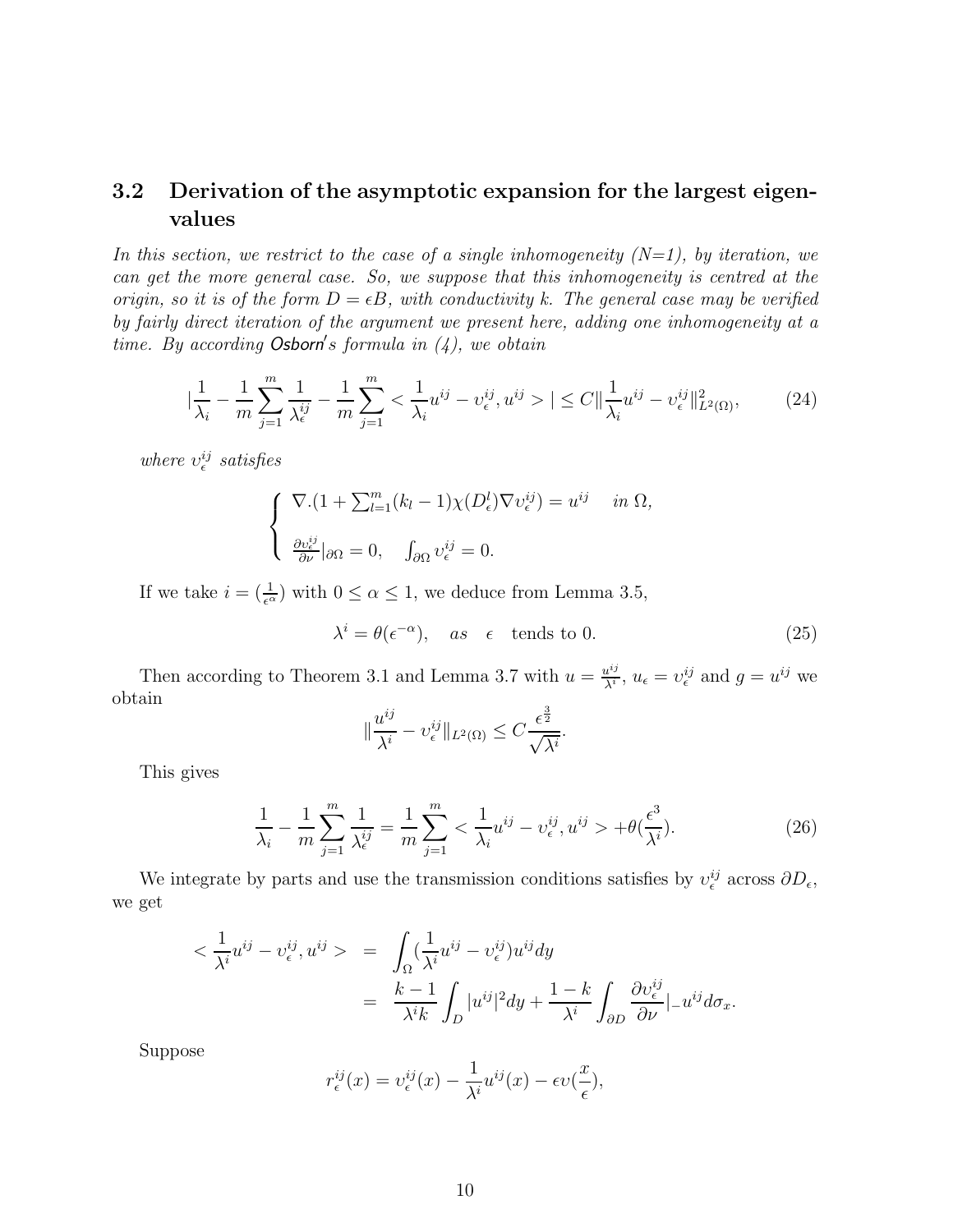where v is defined in (17) (with  $\frac{1}{\lambda^{i}}u^{ij}$  in place of u), inserting this into the above formula we get

$$
\langle \frac{1}{\lambda^{i}} u^{ij} - v^{ij}_{\epsilon}, u^{ij} \rangle = \frac{k-1}{\lambda^{i} k} \int_{D} |u^{ij}|^{2} dx + \frac{1-k}{\lambda^{i}} \int_{\partial D} \frac{\partial r^{ij}_{\epsilon}}{\partial \nu_{x}} |_{-} u^{ij} d\sigma_{x} + \frac{1-k}{\lambda^{i}} \left( \frac{1}{\lambda^{i}} \frac{\partial u^{ij}}{\partial \nu_{x}} (x) + \frac{\epsilon}{\lambda^{i}} \int_{\partial D} \frac{\partial v}{\partial \nu_{x}} |_{-} (\frac{x}{\epsilon}) u^{ij} d\sigma_{x}.
$$
 (27)

Note that

$$
\Delta_x r^{ij}_{\epsilon}(x) = \frac{1}{k} u^{ij}(x) - \frac{1}{\lambda^i} \Delta_x u^{ij}(x).
$$

From (12) we also have

$$
\|\nabla_{\xi} r_{\epsilon}^{ij}(\epsilon\xi_1,\epsilon\xi_2)\|_{L^2(\tilde{\Omega})}\leq C(k,B)\frac{\epsilon^{\frac{3}{2}}}{\sqrt{\lambda^i}},
$$

this gives that

$$
\frac{1-k}{\lambda^i} \int_{\partial D} \frac{\partial r_{\epsilon}^{ij}}{\partial v_x} \Big|_{-} u^{ij} d\sigma_x = (1-k)\epsilon \int_B \nabla_{\xi} r_{\epsilon}^{ij} (\epsilon \xi) \cdot \frac{\nabla_x u^{ij} (\epsilon \xi)}{\lambda^i} d\xi
$$

$$
+ (1-k)\epsilon^2 \int_B (\frac{1}{k} u^{ij} (\epsilon \xi) - \frac{1}{\lambda^i} \Delta_x u^{ij} (\epsilon \xi)) \frac{u^{ij}}{\lambda^i} (\epsilon \xi) d\xi.
$$

Using the Lemmas 3.5 and Theorem 3.1, we deduce that

$$
\begin{array}{rcl} \displaystyle | (1-k)\epsilon\int_{B} \nabla_{\xi} r_{\epsilon}^{ij}(\epsilon\xi). \frac{\nabla_{x} u^{ij}(\epsilon\xi)}{\lambda^{i}} d\xi | & \leq & C(k,B)\epsilon \| \nabla_{\xi} r_{\epsilon}^{ij}(\epsilon\xi) \|_{L^{2}(\tilde{\Omega})} \| \frac{\nabla_{x} u^{ij}}{\lambda^{i}} \|_{L^{\infty}(D)} \\ & \leq & C(k,B)\frac{\epsilon^{\frac{5}{2}}}{\sqrt{\lambda^{i}}}, \end{array}
$$

where  $C(k, B)$  independent of i.

We conclude that

$$
\frac{1-k}{\lambda^i} \int_{\partial D} \frac{\partial r_{\epsilon}^{ij}}{\partial v_x} |_{-} u^{ij} d\sigma_x = \frac{1-k}{k\lambda^i} \epsilon^2 \int_B (u^{ij})^1 (\epsilon \xi) d\xi - \frac{1-k}{\lambda^{i^2}} \epsilon^2 \int_B \Delta_x u_{\epsilon}^{ij} (\epsilon \xi) u^{ij} (\epsilon \xi) d\xi + \theta(\frac{\epsilon^{\frac{5}{2}}}{\sqrt{\lambda^i}}). \tag{28}
$$

In the same time we have

$$
(1-k)\int_{\partial D} \frac{1}{\lambda^i} \frac{\partial u^{ij}}{\partial \nu_x}(x) + \frac{\partial v}{\partial \nu_{\xi}} \Big|_{-} (\frac{x}{\epsilon}) \frac{u^{ij}}{\lambda^i} d\sigma_x = (1-k)\int_{\partial D} \frac{1}{\lambda^i} \frac{\partial u^{ij}}{\partial \nu} \frac{u^{ij}}{\lambda^i} d\sigma_x + (1-k)\epsilon \int_{\partial D} \frac{\partial v}{\partial \nu_{\xi}} \Big|_{-} (\frac{x}{\epsilon}) \frac{u^{ij}}{\lambda^i}(x) d\sigma_x.
$$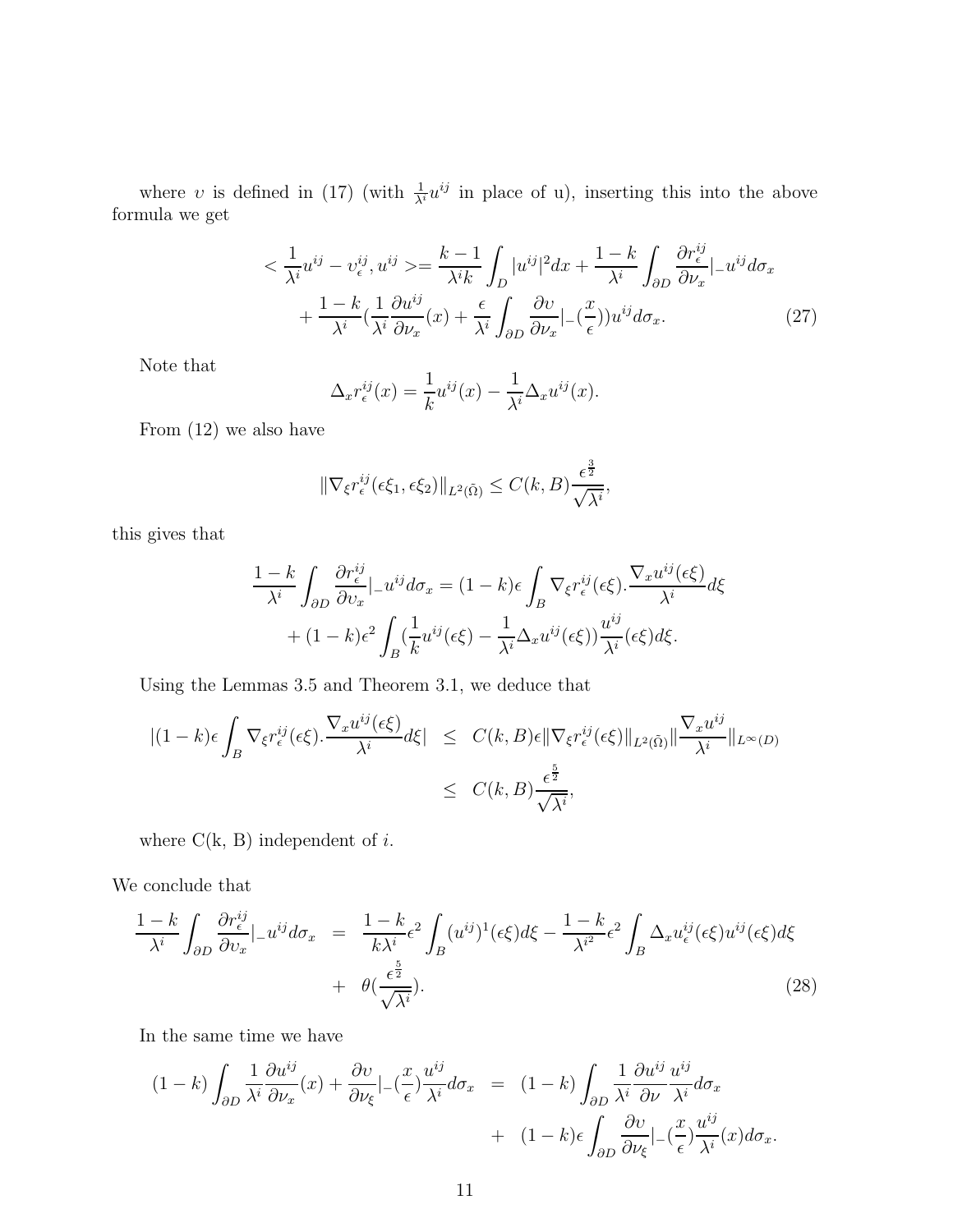From Theorem 3.1, the Taylor expansion of  $u^{ij}$  is

$$
\frac{u^{ij}}{\lambda^i}(x) = \frac{u^{ij}}{\lambda^i}(0) + \frac{\nabla_x u^{ij}}{\lambda^i}(0).x + \theta(x^2),
$$
\n(29)

where  $\theta(x^2)$  independent of *i*. This gives that:

$$
\frac{1-k}{\lambda^{i^2}} \int_{\partial D} \frac{\partial u^{ij}}{\partial \nu_x} u^{ij}(x) dx = \frac{1-k}{\lambda^{i^2}} \int_{D} \Delta_x u^{ij}(x) u^{ij}(x) dx \n+ (1-k) \int_{\partial D} \frac{|\nabla_x u^{ij}|^2}{\lambda^{i^2}} (x) dx \n= \epsilon^2 \frac{1-k}{\lambda^{i^2}} \int_{B} \Delta_x u^{ij}(\epsilon \xi) u^{ij}(\epsilon \xi) dx \n+ \epsilon^2 \frac{1-k}{\lambda^{i^2}} |B| |\nabla_x u^{ij}(0)|^2 + \theta(\frac{\epsilon^3}{\sqrt{\lambda^i}}),
$$
\n(30)

where,  $\theta(\epsilon^3)$  independent of *i*.

At the same time, by a Taylor expansion of  $u^{ij}$  in (33) about  $x = 0$ , we obtain

$$
(1-k)\int_{\partial D} \frac{\partial v}{\partial \nu_{\xi}} |_{-}(\frac{x}{\epsilon}) \frac{u^{ij}}{\lambda^{i}}(x) d\sigma_{x} = (1-k)\int_{\partial D} \frac{\partial v}{\partial \nu_{\xi}} |_{-}(\frac{x}{\epsilon}) \{ \frac{u^{ij}}{\lambda^{i}}(0) + \frac{\nabla_{x} u^{ij}}{\lambda^{i}}(0).x + \theta(x^{2}) \} d\sigma_{x}
$$
  

$$
= \epsilon^{2} (1-k) \int_{\partial B} \frac{\partial v}{\partial \nu_{\xi}} |_{-}(\xi) \frac{\nabla_{x} u^{ij}}{\lambda^{i}}(0). \xi d\sigma_{\xi} + \theta(\frac{\epsilon^{3}}{\sqrt{\lambda^{i}}}), \quad (31)
$$

where  $\theta(\epsilon^3)$  independent of *i*.

We choose  $0 \le \alpha \le 1$  and inserting the above identity, (29), (28) in (27), we get

$$
\langle \frac{1}{\lambda^i} u^{ij} - v^{ij}_{\epsilon}, u^{ij} \rangle = \epsilon^2 \frac{1 - k}{\lambda^{i^2}} (|B||\nabla_x u^{ij}(0)|^2 + \lambda^i \int_{\partial B} \frac{\partial v}{\partial \nu_{\xi}} |_{-}(\xi) \frac{\nabla_x u^{ij}}{\lambda^i}(0) . \xi d\sigma_{\xi}) + \theta (\frac{\epsilon^{\frac{5}{2}}}{\sqrt{\lambda^i}}).
$$

We now use the fact

$$
\upsilon(\xi) = \frac{1 - k}{\lambda^i} \sum_{p=1}^2 \frac{\partial u^{ij}}{\partial x_p}(0) \phi_p(\xi),\tag{32}
$$

where  $\phi_p$  is defined in (23). Putting  $v^{ij} = \frac{u^{ij}}{\sqrt{\lambda^i}}$  we obtain the following expansion

$$
\frac{1}{\lambda^i} - \frac{1}{m} \sum_{j=1}^m \frac{1}{\lambda^{ij}_{\epsilon}} = \frac{\epsilon^2}{m\lambda^i} \sum_{j=1}^m \nabla_x v^{ij}(0) . M \nabla_x v^{ij}(0) + \theta \left(\frac{\epsilon^{\frac{5}{2}}}{\sqrt{\lambda^i}}\right),
$$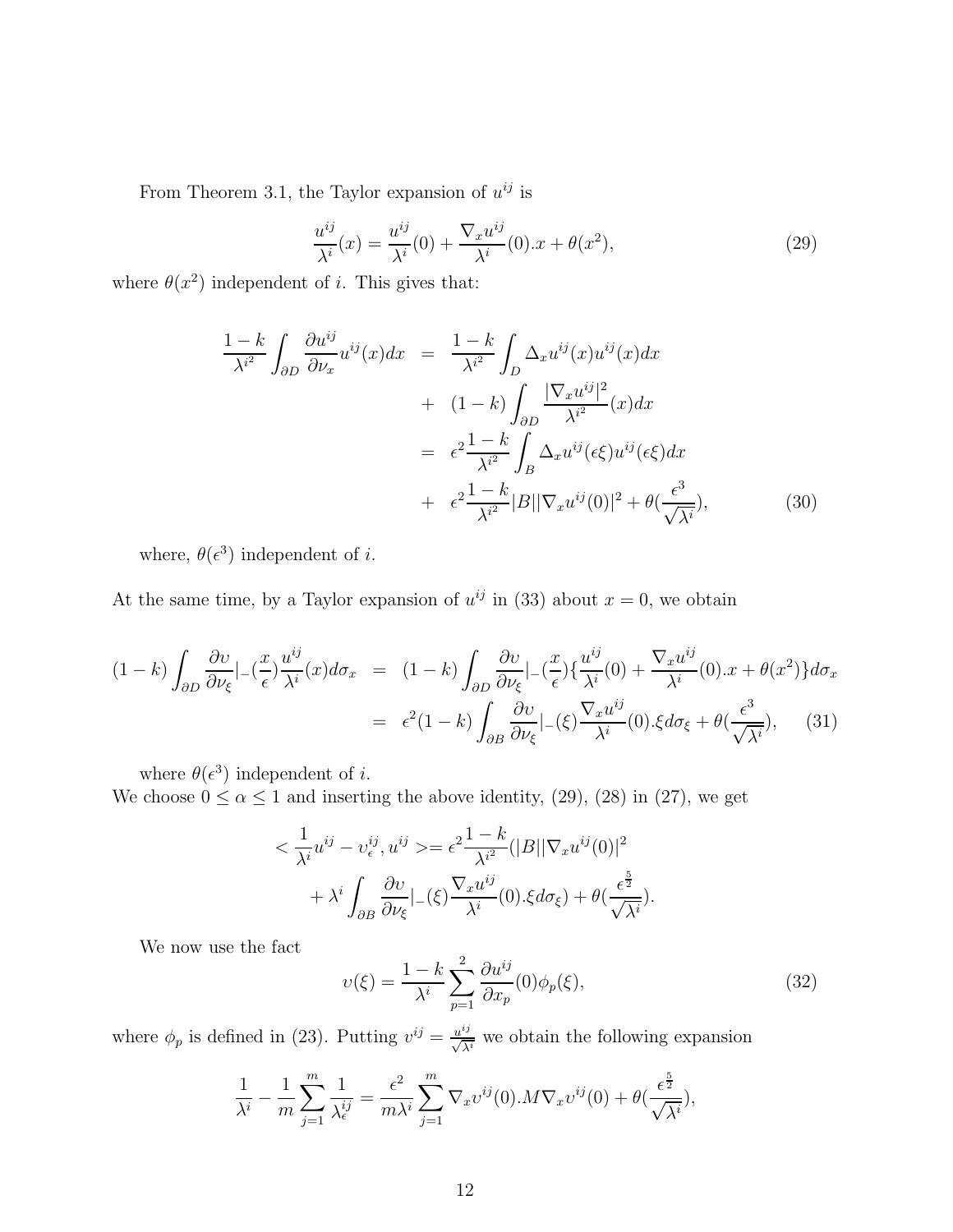where M is the polarisation tensor which is defined in (22) and  $\theta(\epsilon^{\frac{5}{2}})$  independent of i.

Our main result in this section is the following:

**Theorem 3.6.** For any  $i = E(\frac{1}{\epsilon^{\alpha}})$ . If  $\lambda^{i}$  is an eigenvalue of (1) of multiplicity m then *there is m eigenvalue of (2) which converges to*  $\lambda^{i}$ *, such that* 

$$
|\overline{\lambda_{\epsilon}^{i}} - \lambda^{i}| = \theta(\epsilon^{2-\alpha}), \quad \text{for any } 0 \le \alpha \le 1,
$$

*for any small*  $\epsilon$ *.* 

*Proof.* We easily see that far all  $j = 1, \ldots, m$  (see [\[12\]](#page-14-8) for more details)

$$
|\mu_{\epsilon} - \mu| = |\frac{\lambda_{\epsilon}^i - \lambda^i}{\lambda_{\epsilon}^i \lambda^i}|,
$$

which we can write,

$$
|\lambda_{\epsilon}^{i} - \lambda^{i}| = |\mu_{\epsilon} - \mu| |\lambda_{\epsilon}^{i} \lambda^{i}|.
$$

Then according to Lemma 2.2, we have

$$
\lambda_{\epsilon}^{i} - \lambda^{i} = \epsilon^{2}(\lambda^{i} + \theta(1))\nabla_{x}v^{ij}(0) \cdot M\nabla_{x}v^{ij}(0) + \theta(\epsilon^{\frac{5}{2}}(\lambda^{i} + \theta(\epsilon^{2-\alpha}))).
$$
 (33)

The fact that

$$
|\nabla_x v^{ij}(0) . M \nabla_x v^{ij}(0)| \le C,
$$

where C is independent of  $\lambda^i$  and  $\epsilon$  which complete the proof.

So, the following theorem holds.

**Theorem 3.7.** Suppose  $\lambda^{E(\frac{1}{\epsilon^{\alpha}})}$  is an eigenvalue of multiplicity m of (1), with an  $L^2$ *orthonormal basis of eigenfunctions*  $\{u^{E(\frac{1}{\epsilon^{\alpha}})j}\}_{j=1}^m$ . Suppose  $\lambda_{\epsilon}^{E(\frac{1}{\epsilon^{\alpha}})j}$  are eigenvalues of (2) which converge to  $\lambda^{E(\frac{1}{\epsilon^{\alpha}})}$ . For any  $0 \leq \alpha \leq 1$ , the following asymptotic expansion holds:

$$
\overline{\lambda_{\epsilon}^{E(\frac{1}{\epsilon^{\alpha}})}} - \lambda^{E(\frac{1}{\epsilon^{\alpha}})} = \epsilon^2 \sum_{j=1}^{m} \sum_{l=1}^{N} \nabla_x u^{(\frac{1}{\epsilon^{\alpha}})j}(z_l) . M^l \nabla_x u^{(\frac{1}{\epsilon^{\alpha}})j}(z_l) + \Theta(\epsilon^{(\frac{5}{2}-\alpha)}), \tag{34}
$$

where  $M^l$  is the polarisation tensor associated to  $B^l$  and  $\lambda_{\epsilon}^{E(\frac{1}{\epsilon^{\alpha}})}$  is the harmonic average *of the*  $(\lambda_{\epsilon}^{E(\frac{1}{\epsilon^{\alpha}})j}).$ 

*Proof.* We have

$$
\frac{1}{\lambda^{i}} - \frac{1}{m} \sum_{j=1}^{m} \frac{1}{\lambda_{\epsilon}^{ij}} = \frac{1}{m} \sum_{j=1}^{m} \langle \frac{1}{\lambda^{i}} u^{ij} - v_{\epsilon}^{ij}, u^{ij} \rangle
$$

$$
= \epsilon^{2} \frac{1 - k}{\lambda^{i^{2}}} (|B||\nabla_{x} u^{ij}(0)|^{2})
$$

$$
+ \lambda^{i} \int_{\partial B} \frac{\partial v}{\partial \nu_{\epsilon}} |_{-}(\xi) \frac{\nabla_{x} u^{ij}}{\lambda^{i}}(0) . \xi d\sigma_{\xi}) + \theta(\frac{\epsilon^{\frac{5}{2}}}{\sqrt{\lambda^{i}}}),
$$

 $\Box$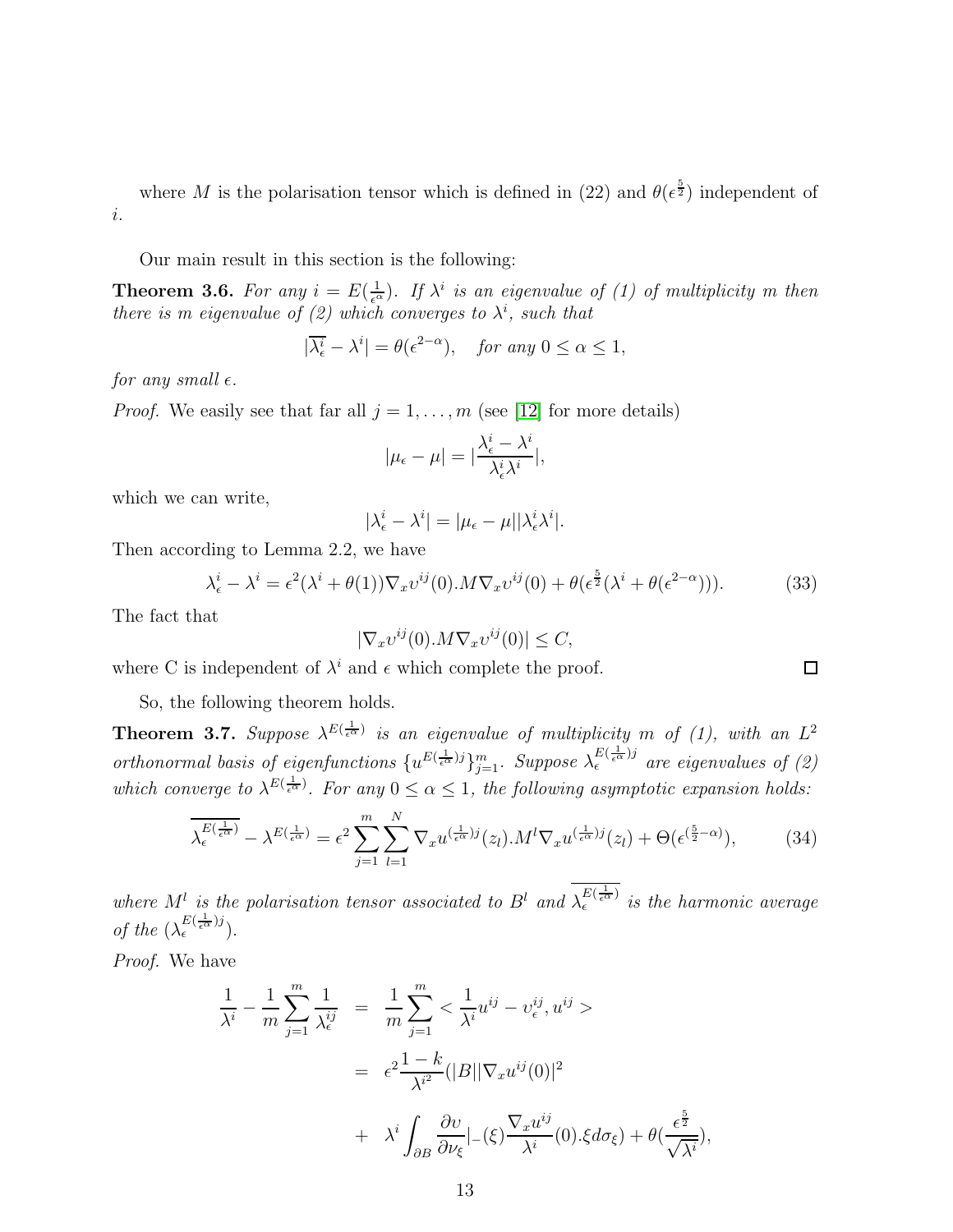and using the assertion (32), we get

$$
\frac{1}{\lambda^i} - \frac{1}{m} \sum_{j=1}^m \frac{1}{\lambda^{ij}_{\epsilon}} = \frac{\epsilon^2}{m\lambda^i} \sum_{j=1}^m \nabla_x v^{ij}(0) . M^l \nabla_x v^{ij}(0) + \theta \left(\frac{\epsilon^{\frac{5}{2}}}{\sqrt{\lambda^i}}\right).
$$

Then, inserting this in Theorem 3.6 in connection with  $v^{ij} = \frac{u^{ij}}{\sqrt{\lambda^i}}$ , we prove that

$$
\overline{\lambda_{\epsilon}^{i}} - \lambda^{i} = \epsilon^{2} \sum_{j=1}^{m} \sum_{l=1}^{N} \nabla_{x} u^{(\frac{1}{\epsilon^{\alpha}})j}(z_{l}).M^{l} \nabla_{x} u^{(\frac{1}{\epsilon^{\alpha}})j}(z_{l}) + \Theta(\epsilon^{(\frac{5}{2}-\alpha)}),
$$

where  $M^{l}$  is the polarisation tensor associated to  $B^{l}$ . Finally, we take  $i = E(\frac{1}{\epsilon^{\alpha}})$ , for  $0 \le \alpha \le 1$ , we get our main result.

# <span id="page-13-5"></span>References

- [1] H. Ammari, An introduction to mathematics of emerging Biomidical Imaging. Mathmatiques et Applications comit de lecture 2008/2011/Editorial Board 2008-2011.
- [2] H. Ammari and H. Kang, Boundary layer techniques for solving the Helmholtz equation in the presence of small inhomogeneities, J.Math. Anal. Appl., 296(2004).
- [3] H. Ammari and H. Kang, High-order terms in the asymptotic expansions of the steadystate voltage potentials in the presence of conductivity inhomogeneities of small diameter, SIAM J.Math. Anal., 34(2003), 1152-1166.
- <span id="page-13-3"></span>[4] H. Ammari-H. Kang and M. Li, Layer Potential Techniques in Spectral Analysis, p-35, volume 153 de Mathematical surveys and monographs, ISBN0821847848, 9780821847848, American Mathematical Society, 2009.
- [5] H. Ammari-H. Kang, M. Li and H. Zribi, Layer potentiel technique in spectral Analysis. PartI: Complete asymptotic expansions for eigenvalues of the Laplacian in domain with small inclusion, 2000 Mathematics subject classification, 35B30, 7-8.
- <span id="page-13-4"></span><span id="page-13-2"></span>[6] G. Besson, comportement asymptotique des valeurs propres du Laplacian dans un domaine avec un trou, Bull. Soc. Math. France, 113 (1985), 211-230.
- [7] Bioldeau, M. (2002) Asymptotic distribution of the largest eigenvalue. Comm. Statist-Simulu, 31(3), 357-337.
- <span id="page-13-0"></span>[8] A. Ern and J. L. Guermond, Elment finis: thorie, applications, mise en oeuvre. Mathematics subject classification 2000, ISBN 3-540-42615-9 Springer-Verlag Berlin Heidelberg New york, p-340.
- <span id="page-13-1"></span>[9] E. Gaussier and F. Yvon, Modles statistiques pour l'accs l'information textuelle. LAVOISIER, 2011, ISBN 978-2-7462-2497-1, ISSN 1968-8008, p-147.